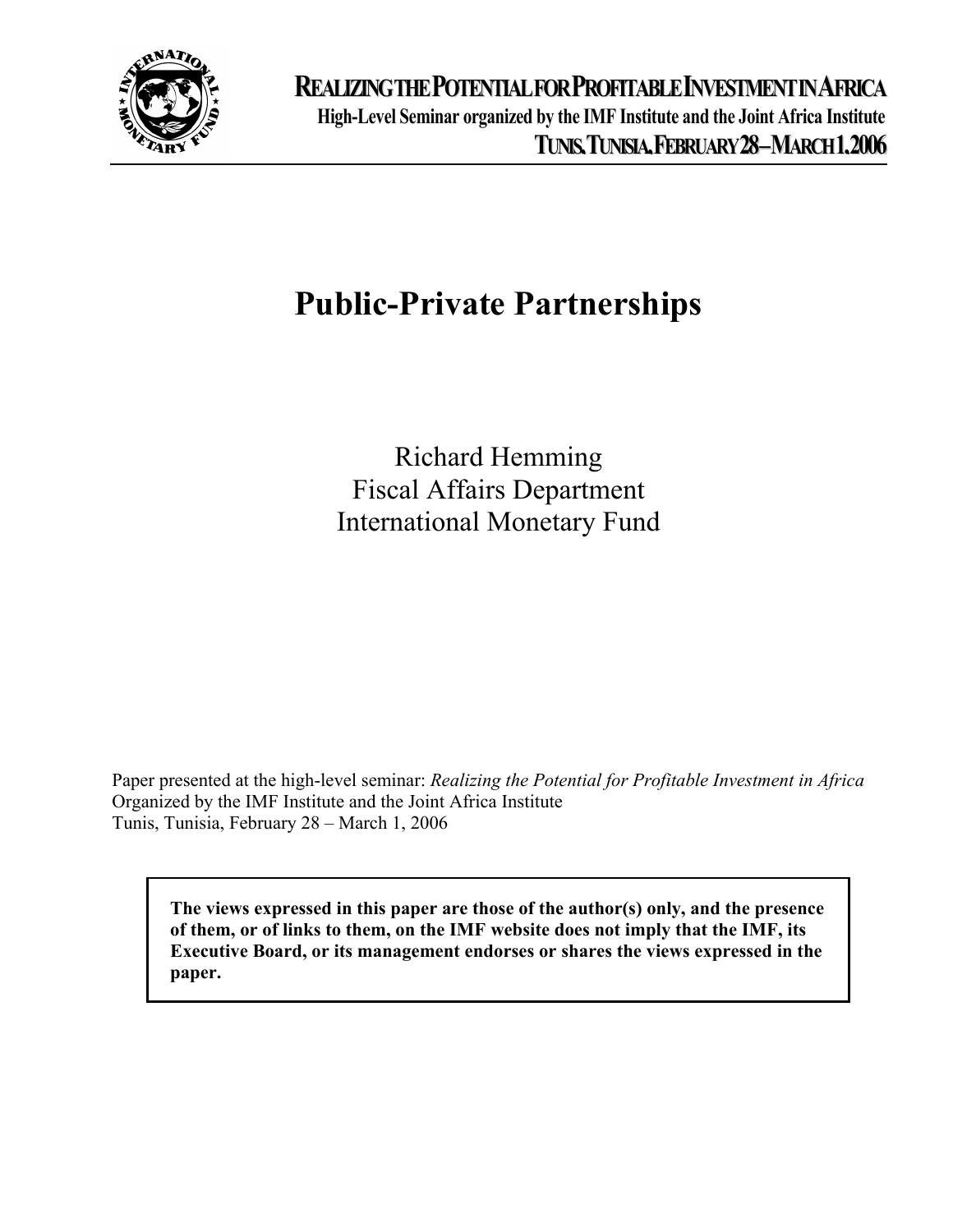### **Public-Private Partnerships**<sup>1</sup>

Richard Hemming Fiscal Affairs Department International Monetary Fund<sup>2</sup>

### **I. INTRODUCTION**

Public-private partnerships (PPPs) refer to arrangements where the private sector supplies infrastructure assets and infrastructure-based services that traditionally have been provided by the government. PPPs are involved in a wide range of economic and social infrastructure projects, but they are mainly used to build and operate roads, bridges and tunnels, light rail networks, airports and air traffic control systems, prisons, water and sanitation plants, hospitals, schools, and public buildings. PPPs can be attractive to both the government and the private sector. For the government, private financing can support increased infrastructure investment without immediately adding to government borrowing and debt, and user charges are a source of government revenue. At the same time, more skilful management in the private sector, and its capacity to innovate, can lead to increased efficiency; this in turn should translate into higher quality and/or lower cost services. In other words, PPPs can offer better *value for money*. For the private sector, PPPs present business opportunities in areas from which it was in many cases previously excluded.

### **II. COUNTRY EXPERIENCE**

A number of advanced OECD countries now have well-established PPP programs. Undoubtedly the best developed of these is the United Kingdom's *Private Finance Initiative*

1

<sup>&</sup>lt;sup>1</sup> Prepared for presentation at a Joint Africa Institute Seminar on 'Realizing the Potential for Profitable Investment in Africa,' Tunis, February 28-March 1, 2006.

 $2^2$  The views expressed in this paper are those of the author and do not necessarily reflect the views of the IMF or IMF policy. For a more detailed discussion of PPPs, see Hemming and others (2006).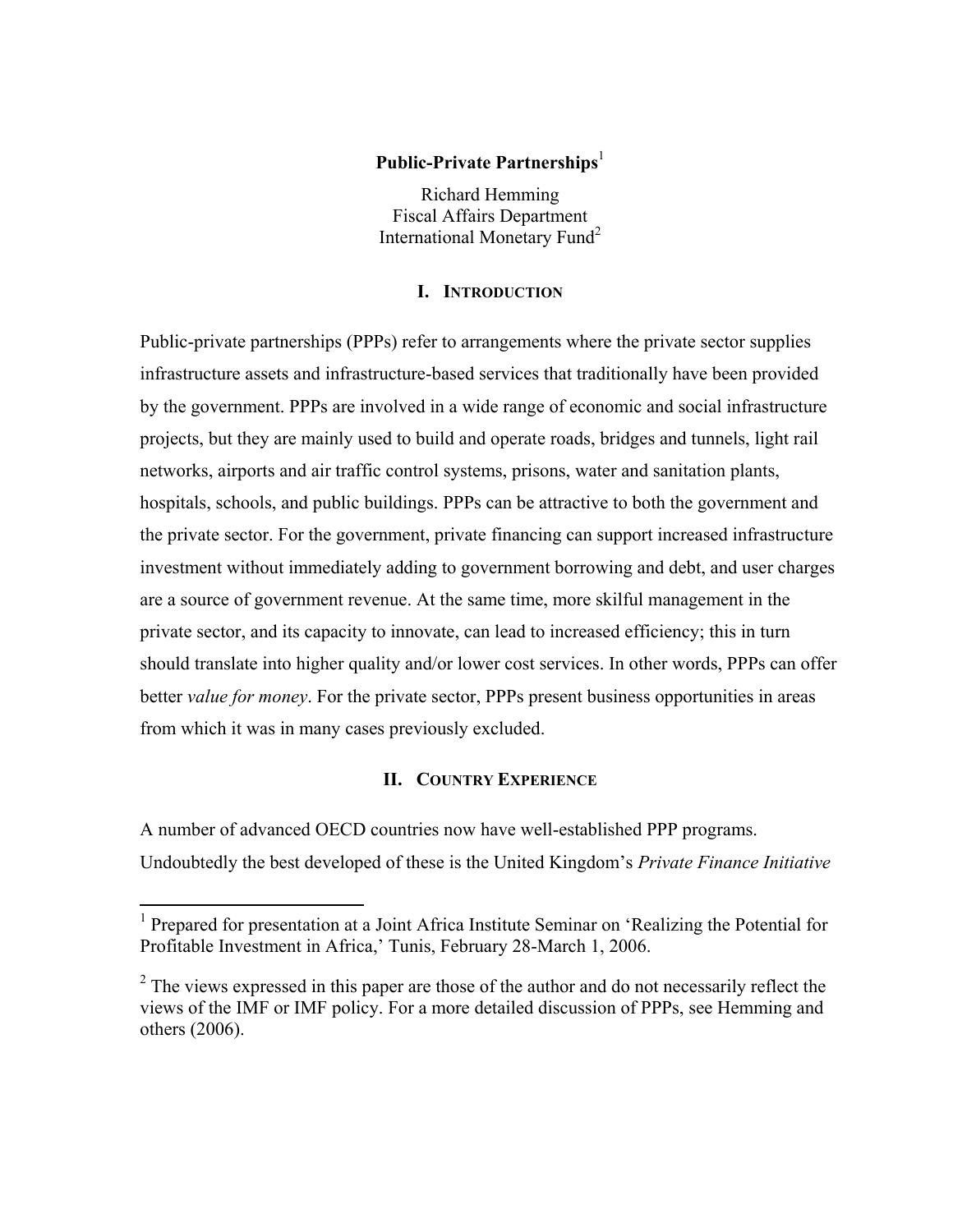(PFI), which began in 1992. The PFI is currently responsible for about 14 percent of public investment, with projects in most key infrastructure areas. Other countries with significant PPP programs include Australia (and in particular the state of Victoria) and Ireland, while the United States has considerable experience with leasing (which shares characteristics with PPPs). Many continental Western European countries, including Finland, Germany, Greece, Italy, the Netherlands, Portugal and Spain, now have a number of PPP projects, although their share in total public investment is quite small. Reflecting a need for infrastructure investment on a large scale, but weak fiscal positions, a number of countries in Central and Eastern Europe, including the Czech Republic, Hungary, and Poland, have embarked on PPPs. There are also fledgling PPP programs in Canada and Japan. PPPs in most of these countries are dominated by road projects. In addition, PPP-type arrangements are being used to develop a trans-European road network.

In the rest of the world, PPPs have made fewer inroads. However, Chile, Colombia, and Mexico have used PPPs to promote private sector participation in public investment projects in Latin America. Chile has a well-established PPP program that has been used for the development of roads, airports, prisons, and irrigation. In Colombia, PPPs have been used since the early 1990s, but early projects were not well designed. A relaunched PPP program emphasizes road projects. In Mexico, PPPs were first used in the 1980s to finance roads, but unsuccessfully. Since the mid-1990s, Mexico has used PPPs with greater success for a growing number of public investment projects in the energy sector, and there are plans to extend the use of PPPs to the provision of other services. Some other countries, and most notably Brazil, are planning significant use of PPPs. As in Europe, a regional approach to infrastructure development in Latin America that would involve PPP-type arrangements is under consideration.

While PPPs are beginning to take off in Asia, especially in Korea, the Philippines, and Singapore (and, as noted above, also in Japan), progress elsewhere is limited, although there is strong interest in PPPs in some other countries, including India, Indonesia and Thailand. In Africa, South Africa is a clear regional leader, and has embarked upon or is developing PPPs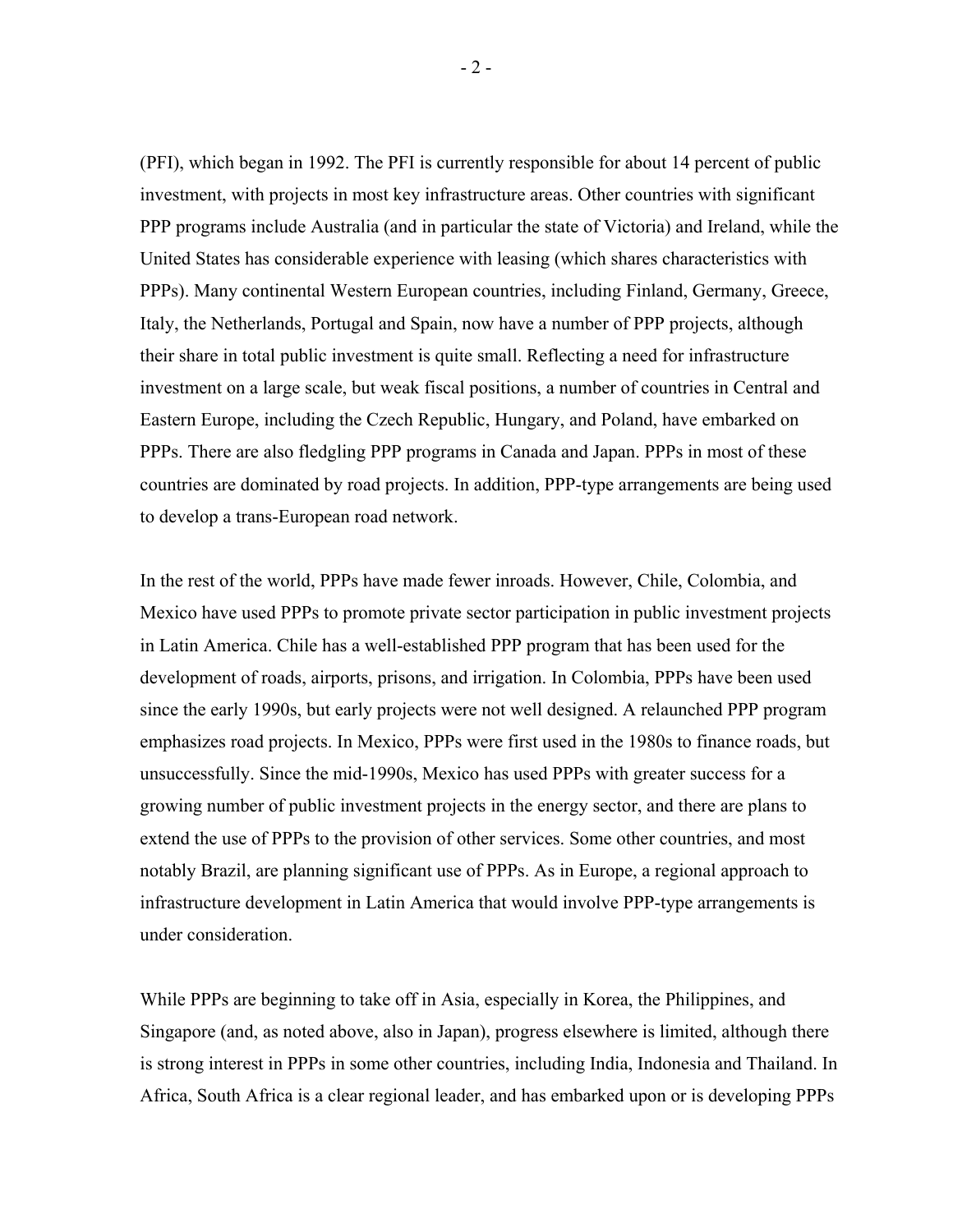in a number of sectors. Few other African countries have very much experience with PPPs or other forms of private sector involvement, other than in the power and water sectors (e.g., in Cote d'Ivoire and Senegal).

#### **III. CHARACTERISTICS OF PPPS**

A typical PPP takes the form of a *design-build-finance-operate* (DBFO) scheme. Under such a scheme, the government specifies the services it wants the private sector to deliver, and then the private partner designs and builds an asset specifically for that purpose, finances its construction, and subsequently operates the asset (i.e., provides the services deriving from it). This contrasts with traditional public investment, where the government contracts with the private sector to build an asset but the design and financing is provided by the government, and the government then operates the asset once it is built. The difference between these two approaches reflects a belief that giving the private sector responsibility for designing, building, financing, and operating an asset will lead to increased efficiency in service delivery. In particular, *bundling* DB&O will provide an incentive for the private sector to design and build assets with features that enhance the quality or lower the costs of service provision.

The government is in many cases the main purchaser of services provided under a PPP. These services can be purchased either for the government's own use, as an input into providing another service, or on behalf of final consumers; the services provided by a prison, a school, and a free-access road (or freeway) fall into these respective categories. Private operators also sell services directly to the public, as with a toll road or railway. Such an arrangement is often referred to as a *concession*, and the private operator of a concession (the concessionaire) pays the government a concession fee and/or a share of profits. Typically, the private operator owns the PPP asset while operating it, and the asset is transferred to the government at the end of the operating contract, usually for less than its true residual value (and often at zero or a small nominal cost). In this case, PPPs are often referred to as *buildoperate-transfer* (BOT) schemes.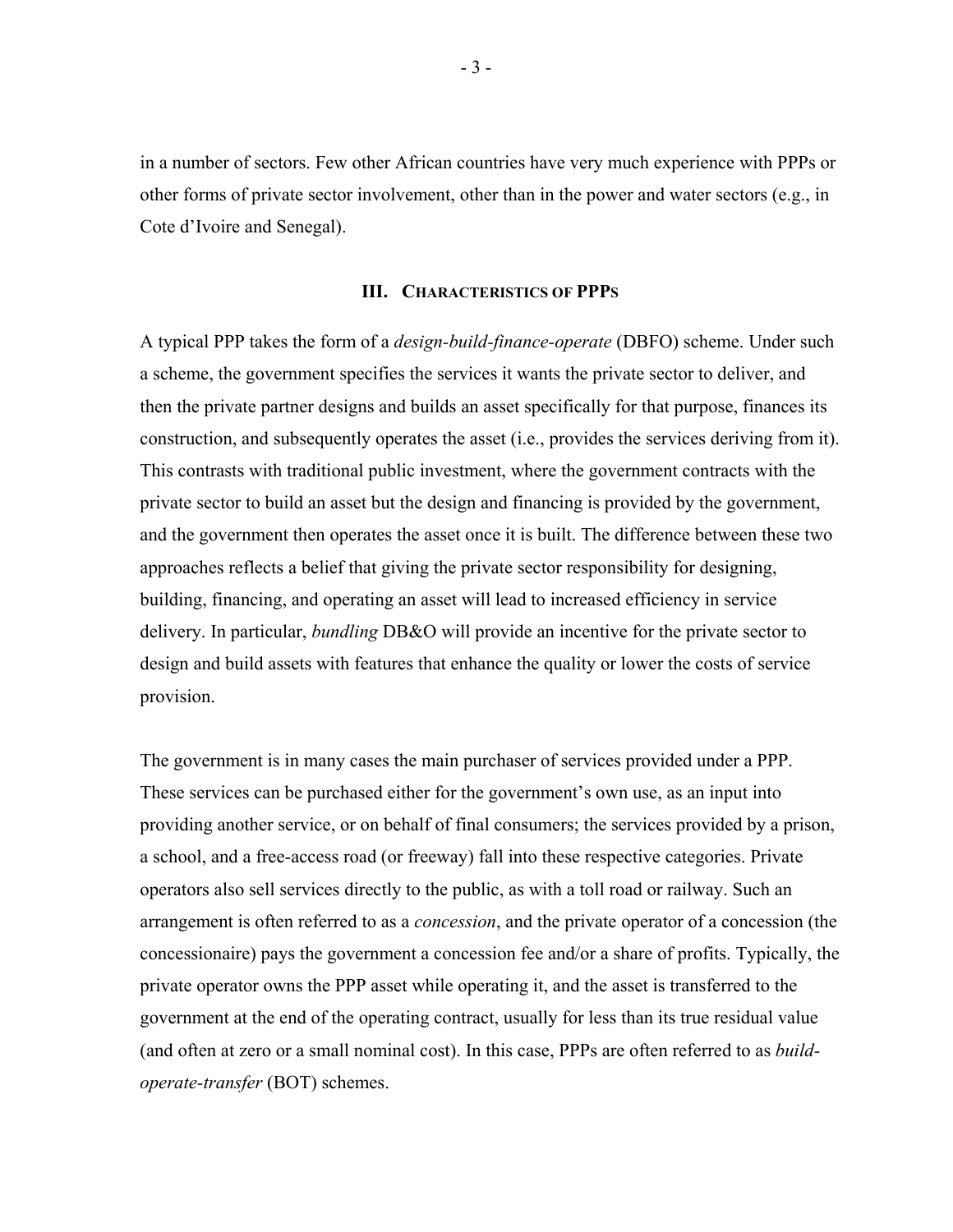The private sector can raise financing for PPP investment in a variety of ways. Where services are sold to the public, the private sector can go to the market using the projected income stream from a concession (e.g., toll revenue) as collateral. Where the government is the main purchaser of services, shadow tolls paid by the government (i.e., payments related to the demand for services) or, in most cases, service payments by the government (which are based on continuity of service supply, rather than on service demand) can be used for this purpose. The government may also make a direct contribution to project costs (in the form of equity, loans, or subsidies), or it can guarantee private sector borrowing. PPP financing is often provided via a *special purpose vehicle* (SPV) in the form of a consortium of banks and other financial institutions which combine and coordinate the use of their capital and financial expertise.

PPPs appear to be particularly well suited to providing economic infrastructure. This is primarily for three reasons. First, sound projects that address clear bottlenecks in the road, railway, ports, power and other key sectors are likely to have high economic rates of return, and therefore to be attractive to the private sector. Second, in economic infrastructure projects, the private sector can be made responsible not only for constructing the infrastructure, but also for providing the principal services related to it, and tailoring asset design specifically to this purpose (this is the bundling argument). Third, to the extent that these services are supplied directly to final users, charging is both feasible and, from an efficiency standpoint, desirable. Social infrastructure projects are somewhat different in these regards, in that high social returns but often low economic returns mean that the private sector does not usually supply social services such as health care and education. At most, the private sector provides some economically viable ancillary services, such as hospital and school maintenance. Charging for government-supplied social services is also not commonplace. Hence, social infrastructure PPPs probably offer the prospect of smaller efficiency gains than economic infrastructure PPPs, although this does not mean that they are not justified on value-for-money grounds.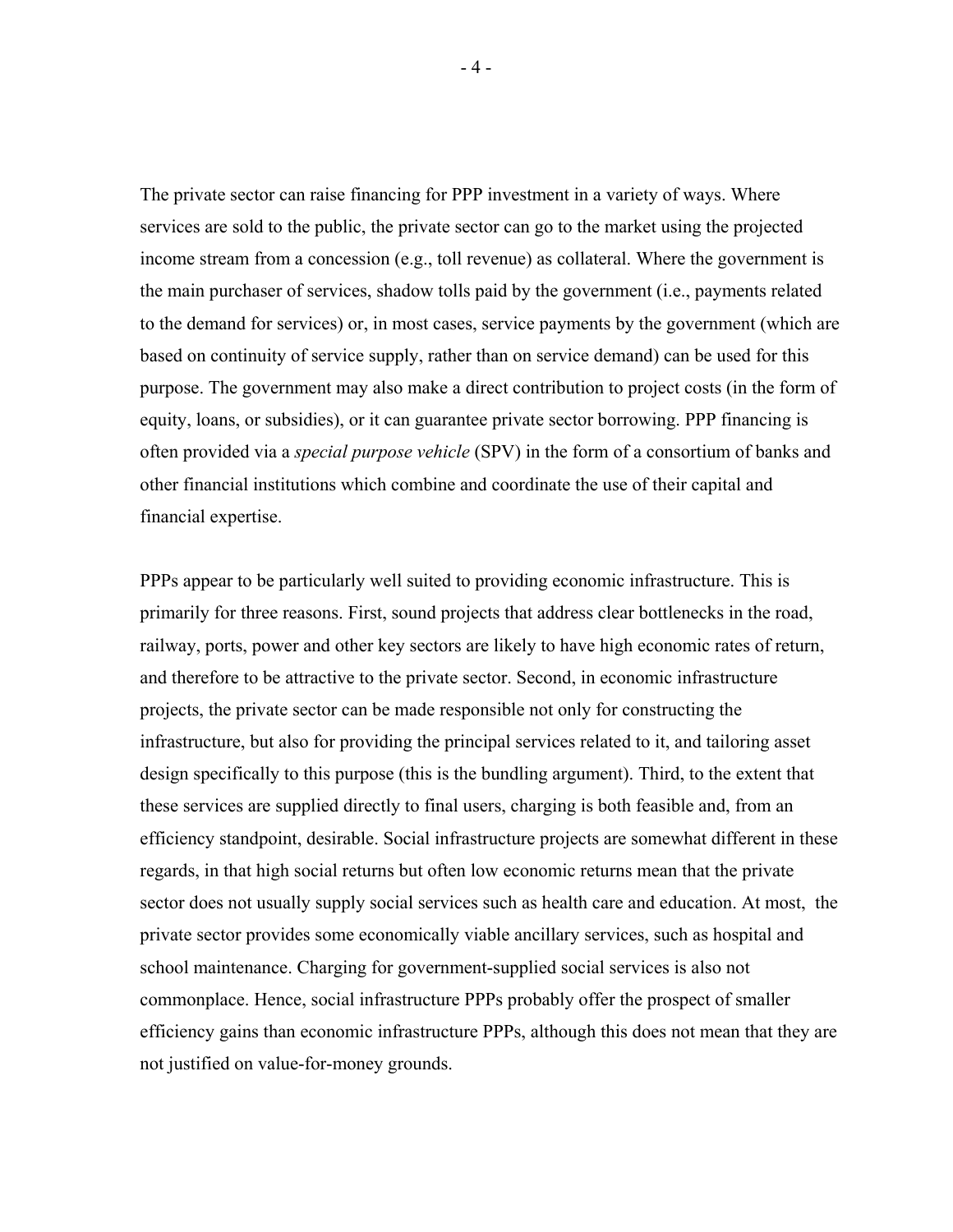#### **IV. REQUIREMENTS FOR SUCCESS**

Compared to public investment and government provision, the services delivered to consumers and the government by a PPP offer some combination of higher quality and lower cost. A key requirement for success is *contractible service quality*. If the government can specify the quality of services it wants the private sector to supply, and can translate these into measurable output indicators, then it can enter into a contract with the private sector which links service payments to service delivery. The less clearly specified are the contract conditions, the greater the likelihood that costly renegotiation of the contract will be needed during the operating period.

There also has to be either *competition or incentive-based regulation*. There tends to be only limited scope for competition in the supply of infrastructure assets and services, because sunk costs are often large, many infrastructure services require the setting up of extensive networks (which introduces an element of natural monopoly), and the government is in many cases the main purchaser. Open bidding for contracts provides the principal opportunity for fostering competition in a PPP setting. Where a private sector monopolist is free to sell services to the public (e.g., where it charges road tolls), regulation is also necessary to contain monopoly profits and otherwise protect consumer interests. Profit sharing with the government is a form of regulation.

Adequate *risk transfer from the government to the private sector* is crucial to getting the full benefit from an inflow of private capital and a change in management responsibility. PPP projects are exposed to a range of different risks, including construction delays and cost overruns; problems with service availability and quality; uncertainty about the future need for a service; and changing asset values. Many of these risks can and should be managed by the private sector, and the more risk that remains with government, the less likely it is that a PPP is a more efficient alternative to public investment and government provision of services. This is clearly something that the government should focus on in deciding whether to embark upon a PPP, and in negotiating the terms of a PPP contract. As noted below, risk transfer is also relevant to determining the proper accounting and reporting treatment of PPPs.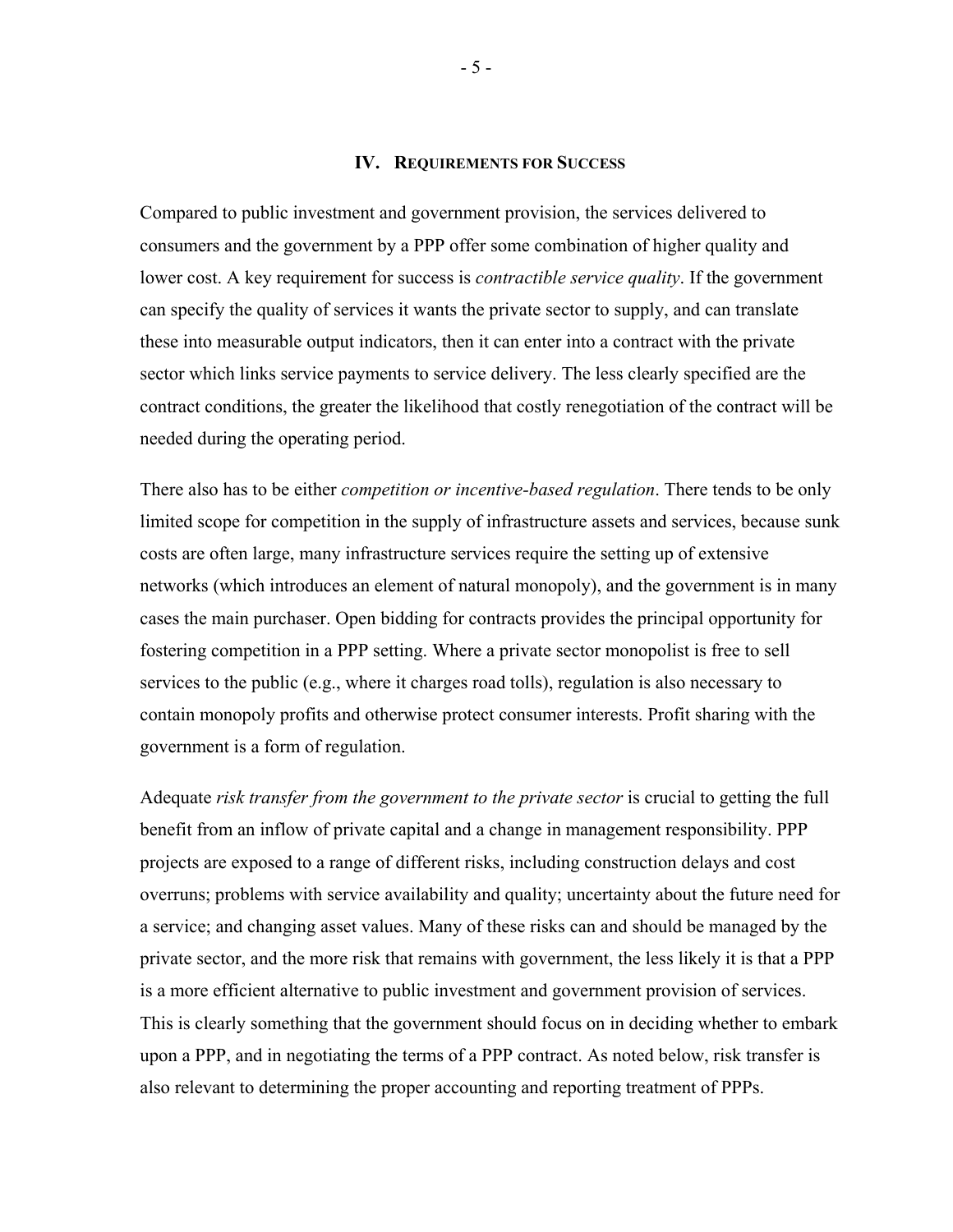#### **V. INSTITUTIONAL FRAMEWORK**

Governments seeking to introduce PPPs need to pay attention to various aspects of the supporting institutional framework. *Political commitment and good governance* are a must. A PPP is a major commitment on the part of the private sector, which needs to know that politicians are also committed to private sector involvement. Uncertainty in this regard gives rise to political risk that is not conducive to making long-term business decisions. At the same time, potential private partners need to know that the government is fair in its dealing with the private sector, and will meet the commitments it makes under PPPs. It is also important to establish clear channels of responsibility and accountability for government involvement in PPPs. Corruption in government would be a serious obstacle to successful PPPs, in the same way that it prevented successful privatization.

*Appropriate legal backing* can provide reassurance to the private sector that contracts will be honored. In some cases this will require changes or additions to existing laws. The comparative success of Chile's concessions program can be attributed in significant measure to the fact that it is backed by a comprehensive concessions law that addresses not only the basic requirements for effective concessions (the bidding process, rights and obligations of parties, property appropriation etc.), but also the handling of possible disputes and the cancellation and transfer of contracts.

PPPs also require the development of *expertise in government*. This covers the full range of skills required to manage a PPP program. One common complaint about PPPs from the private sector is that bidding and contracting take much longer than in the private sector. Thus one of the functions of Partnerships UK, a specialized government agency in the United Kingdom, is to promote PFI projects among government departments by providing financial, legal, and technical advice and assistance to support contract negotiation and procurement. The PPP Unit of the National Treasury of South Africa also provides detailed guidance and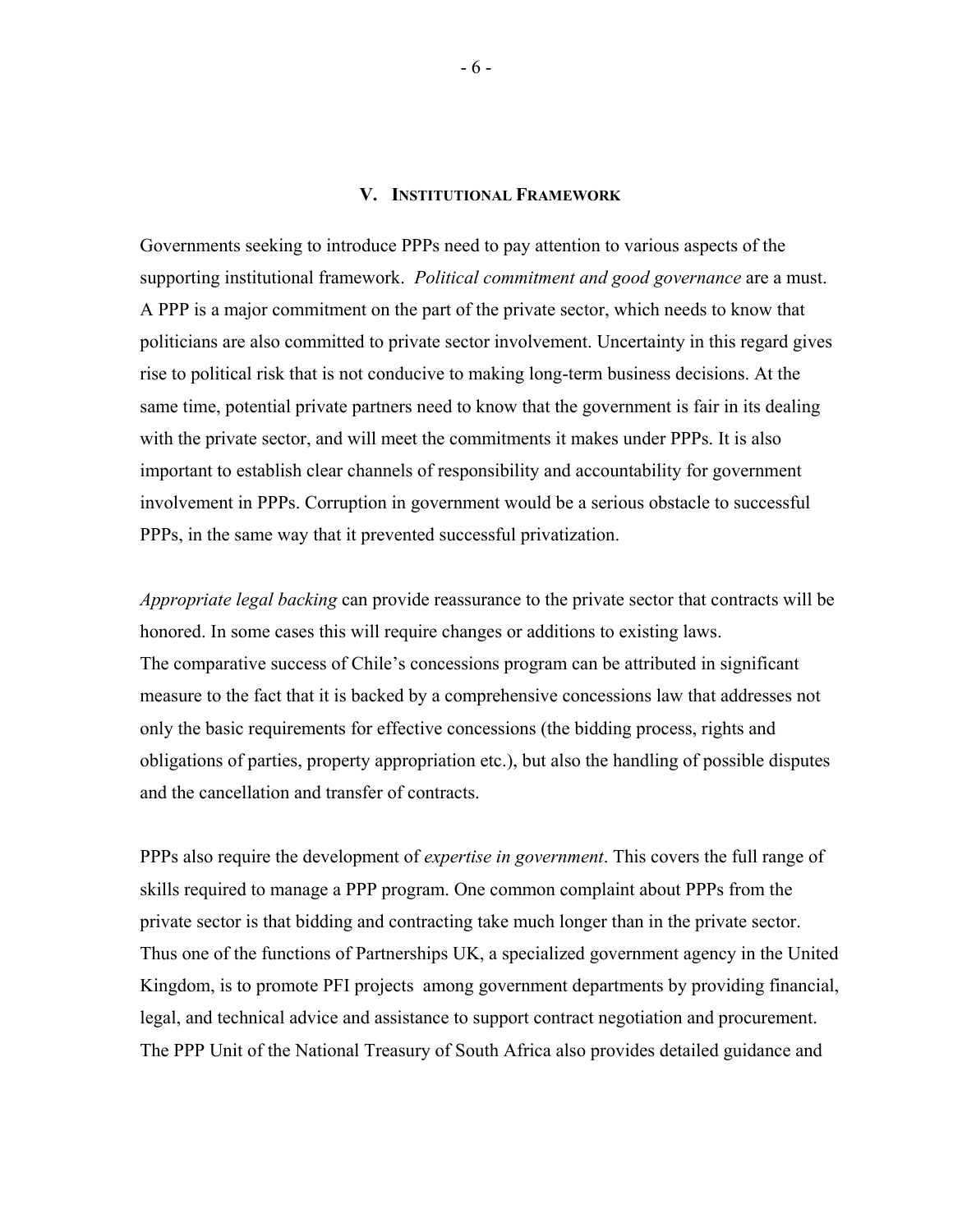technical assistance related to assessing the feasibility and management of PPPs. A BOT Center in the Philippines serves a similar purpose.

The government will also have to refine its approach *project appraisal and selection*. First and foremost, the decision whether to undertake a project at all, and then the choice between traditional public investment and government supply of services or a PPP to implement it, should be based on technically sound cost-benefit and value-for-money comparisons. These are particularly important to avoid a possible bias in favor of PPPs simply because they involve private finance, and in some cases generate a revenue stream for the government, although proper fiscal accounting and reporting is also required to achieve this.

The decision as to whether a worthwhile project (i.e., one that offers sufficiently large economic or social returns) should be undertaken by the government directly or as a PPP should be informed by a *public sector comparator* indicating the cost of public provision. This is used as a benchmark for determining whether the best private sector bid for a PPP contract—which will reflect the efficiency gains from private provision, higher private sector borrowing costs, and the costs to be borne by the government under the PPP—should be accepted by the government. The use of public sector comparators is increasingly becoming the norm in countries with significant experience with PPPs.

Finally, care is needed in using PPPs to benefit particular groups of individuals, firms or regions. If this is done, potential efficiency gains are inevitably conceded in the process. But where using PPPs in this way is politically unavoidable, the aim should be for the government to select the most efficient project and then to compensate the private sector (e.g., through an explicit budget subsidy) for taking on noncommercial objectives.

### **VI. FISCAL ACCOUNTING AND REPORTING**

As already noted, by accessing private capital PPPs can help to ease fiscal constraints. However, they also offer opportunities to bypass expenditure controls, and to move public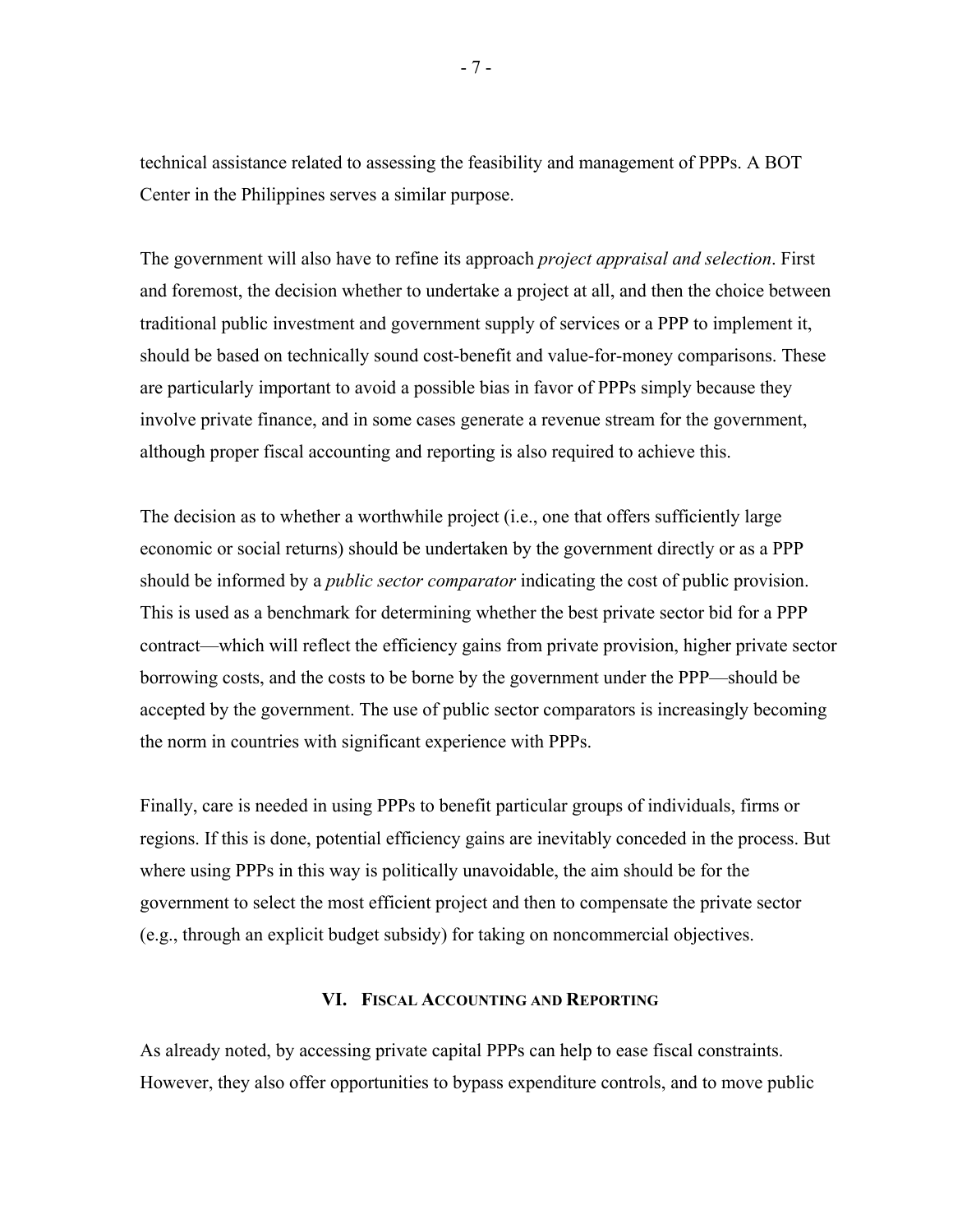investment off budget and debt off the government balance sheet, mainly to meet externallyor self-imposed fiscal rules or targets. However, the government may still face potentially large fiscal costs, especially over the medium to long term. In particular, resort to guarantees to secure private financing can expose the government to considerable risk, which has hidden and often higher costs than traditional public financing. An internationally accepted accounting and reporting standard for PPPs, which is currently lacking, should promote transparency about the fiscal consequences of PPPs. In the process, by helping to close loopholes that enable PPPs to be misused, this should make increased efficiency rather than a desire to meet fiscal targets their main motivation.

Existing accounting and reporting standards cover cash payments to and from government under PPPs, the transfer of PPP assets to government, and the calling of guarantees. In thinking about an internationally accepted accounting and reporting standard, perhaps the most problematic issue relates to *accounting for limited risk transfer*. When PPP projects do not transfer significant risk to the private sector, the current best practice is to classify PPP assets as government assets. Eurostat uses a simple rule to determine whether a PPP exposes the government to too much risk, while the state of Victoria in Australia and the United Kingdom make a more detailed judgment. If the government does bear too much risk, PPP assets are placed on the government balance sheet, PPP investment is treated as public investment, and PPP debt is treated as a government liability. However, attempting to classify PPP assets as either government or private assets is not necessarily an appropriate way of accounting for risk transfer, since it is insensitive to the fact that PPPs are intended to share risk according to which party can manage it best.

An approach to accounting and reporting that fails to reflect the degree of risk sharing could either discourage PPPs where the private sector is prepared to bear significant but not most risk or, more seriously, tempt governments to tailor PPPs to meeting the requirements for classification as private investment by giving up off value for money to secure risk transfer to the private sector. This would both defeat the objective of using PPPs to derive efficiency gains, and disguise the longer-term fiscal implications of many PPPs. To address these

- 8 -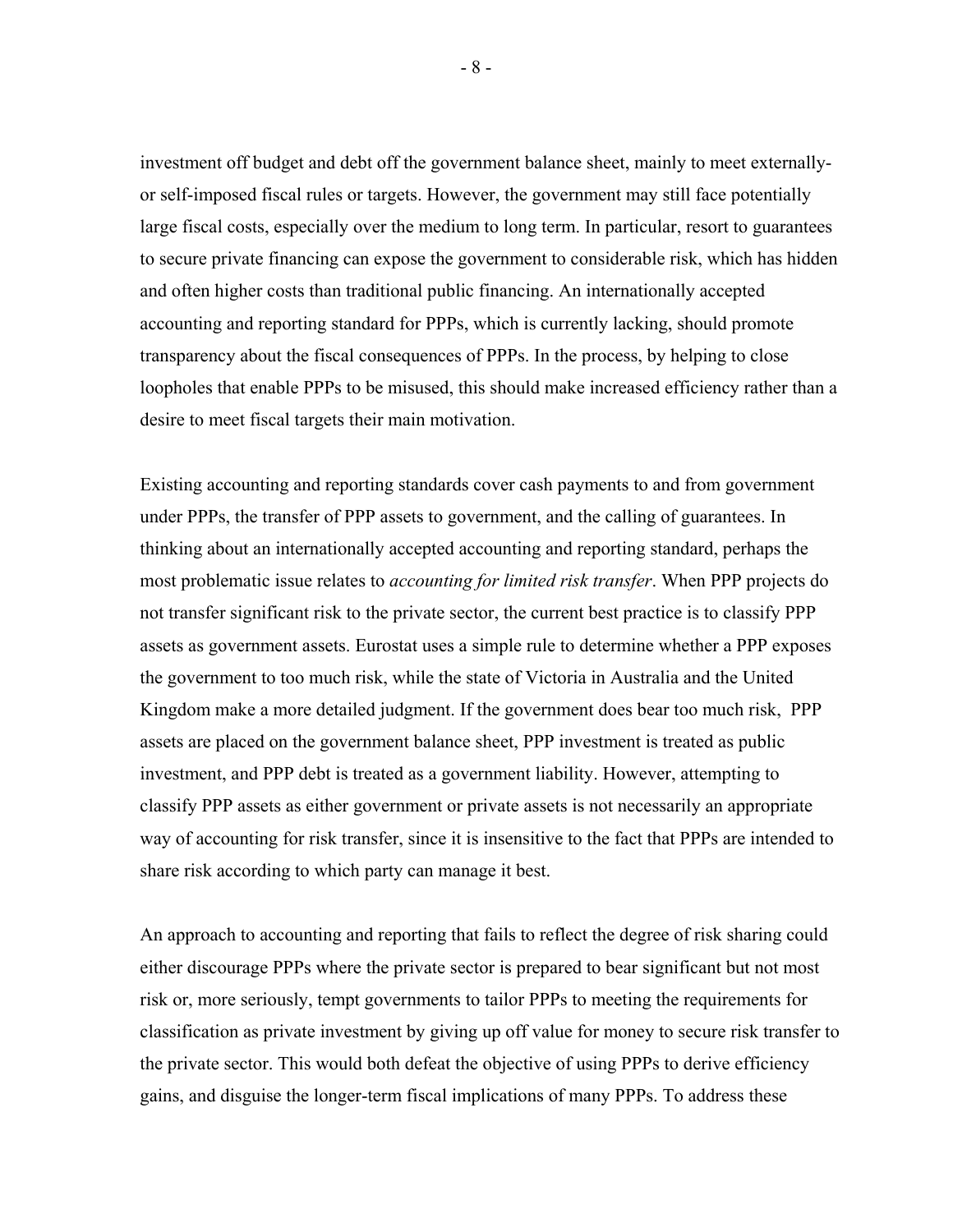problems, it is important that governments disclose comprehensive information on PPPs, including the known and potential future fiscal costs, which primarily take the form of contractual service payments and guarantees. Box 1 contains minimum disclosure requirements for PPPs recommended by the IMF.

#### **Box 1. Disclosure Requirements for PPPs**

Budget documents and end-year financial reports should include an outline of the objectives of a current or planned PPP program, and a summary description of projects that have been contracted or at an advanced stage in the contracting process (their nature, the private partner or partners, and capital value). In addition, the following more detailed information should be provided for each PPP project or group of similar projects:

- Future service payments and receipts (such as concession and operating lease fees) by government specified in PPP contracts over for the following 20-30 years.
- $\bullet$  Details of contract provisions that give rise to contingent payments or receipts (e.g., guarantees, shadow tolls, profit sharing arrangements, events triggering contract renegotiation), with the latter valued to the extent feasible.
- Amount and terms of financing and other support for PPPs provided through government onlending, or via public financial institutions and other entities (such as special purpose vehicles) owned or controlled by government.
- How the project affects the reported fiscal balance and public debt, and whether PPP assets are recognized as assets on the government balance sheet. It should also be noted whether PPP assets are recognized as assets either on the balance sheet of any special purpose vehicle.

In countries with significant PPP programs, disclosure could be in the form of a *Statement on PPPs* which is part of the budget documentation and accompanies financial statements. Within-year fiscal reports should indicate any new contracts that have a significant short-term fiscal impact. PPP contracts, or summaries of their key features (preferably in standardized format), should also be made publicly available.

### **VII. GUARANTEES**

Government guarantees provided in connection with PPPs are a source of risk for the government. A guarantee legally binds a government to take on an obligation should a clearly specified uncertain event materialize, and as such gives rise to a *contingent liability*. A defining characteristic of guarantees and contingent liabilities is uncertainty as to whether the government will have to pay, and if so the timing and amount of spending. This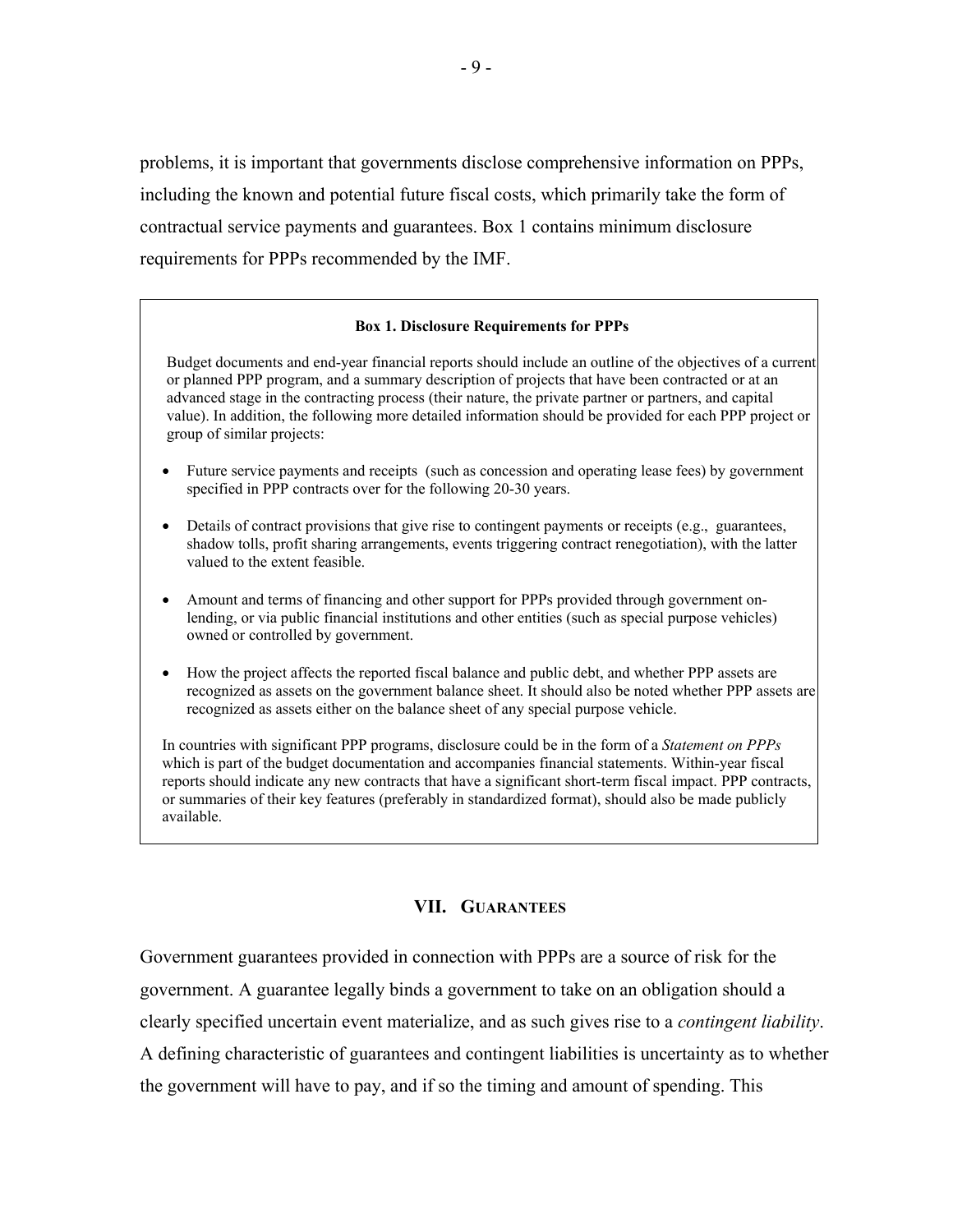uncertainty is the principal source of complication in determining the fiscal costs of PPPs, and the main cause of problems guarantees and other contingent liabilities create for fiscal management. The focus here is on explicit guarantees with a legal basis rather than implicit guarantees that are based on expectations (e.g., that the government would bail out the private sector if a PPP fails).

Guarantees may be an appropriate form of government intervention, in particular to shield the private sector from risk that it cannot anticipate and control. Thus many PPP contracts provide for *minimum revenue guarantees* that limit the private operator's exposure to demand risk when demand is influenced by government policy, and for *exchange rate guarantees* when hedging possibilities are limited. However, guarantees are not usually subject to the same degree of scrutiny through the budget process as regular spending. This causes a number of problems.

- It is difficult to verify that a guarantee is the appropriate fiscal policy instrument to use to meet a particular objective.
- The door is open to use guarantees to bypass fiscal constraints, in which case they can have a hidden and even unintended impact on the stance of fiscal policy.
- Allowance is not usually made in the budget to cover the costs of called guarantees, and little prior consideration is given to the best way to reorient spending or to mobilize revenue should it prove necessary to meet these costs.
- A 'guarantee culture' is created where the private sector (and in some cases international financial institutions and bilateral lenders) seek guarantees as an alternative to managing risk themselves.
- Because guarantees are valuable to beneficiaries and provided at the discretion of government, they can undermine governance.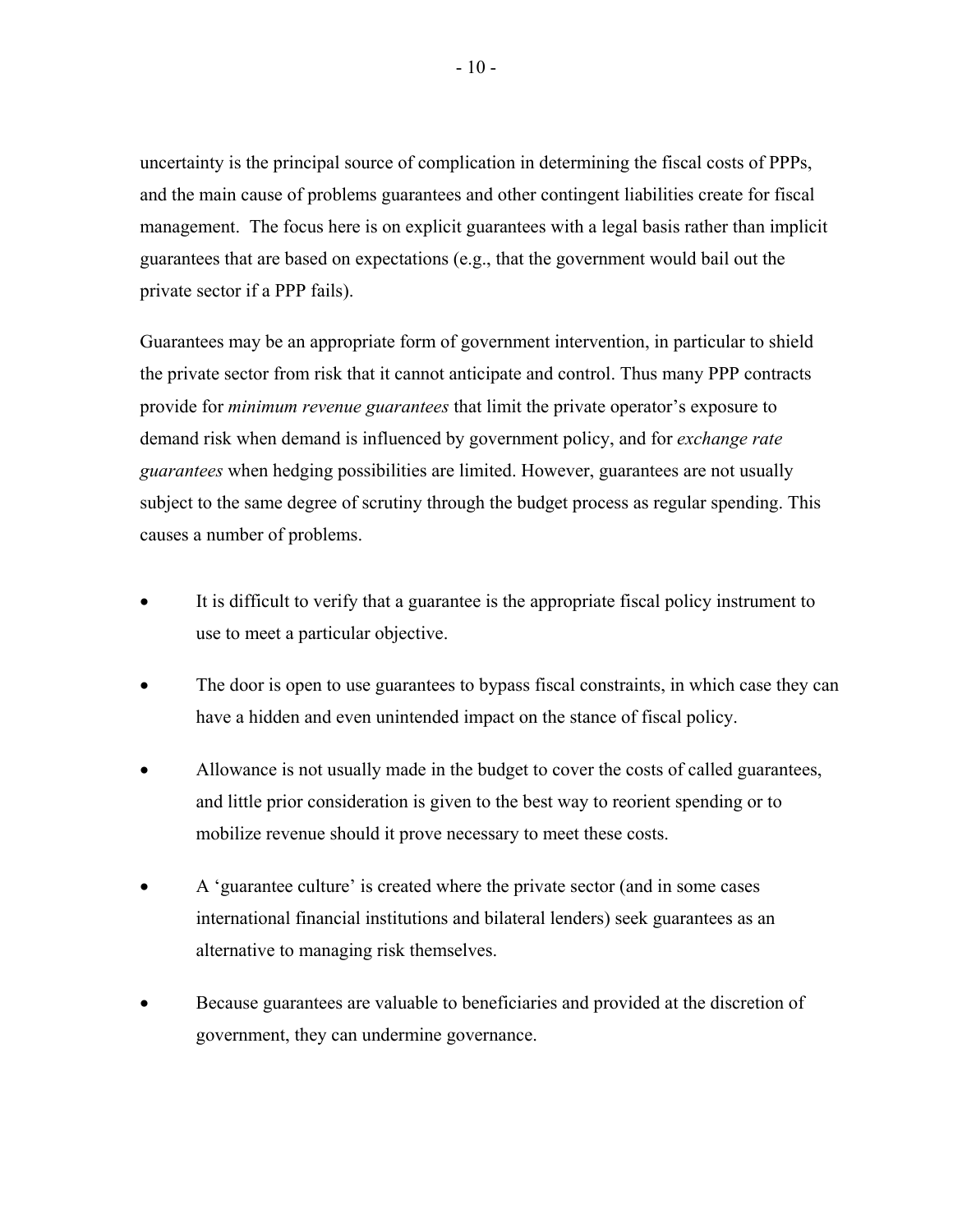These problems are compounded by the fact that guarantees can often have potentially significant fiscal consequences. Governments therefore need to be in a position to manage their risk exposure because of guarantees, and to this end the key step to take is full disclosure. Box 2 contains disclosure requirements for guarantees recommended by the IMF. However, a significant challenge in attempting to meet these requirements is posed by measurement, which is a topic that is taken up by Tim Irwin.

#### **Box 2. Disclosure Requirements for Guarantees**

Irrespective of the basis of accounting, information on guarantees should be disclosed in budget documents, within-year fiscal reports, and end-year financial statements. Guarantees should ideally be reported in a fuller *Statement of Contingent Liabilities* which is part of the budget documentation and accompanies financial statements, with updates provided in fiscal reports.

A common core of information to be disclosed annually for each guarantee or guarantee program is as follows:

- A brief description of its nature, intended purpose, beneficiaries, and expected duration.
- The government's gross financial exposure and where feasible, an estimate of the likely fiscal cost of called guarantees.
- Payments made, reimbursements, recoveries, financial claims established against beneficiaries, and any waivers of such claims.
- Guarantee fees or other revenue received.

In addition, budget documents should provide:

- An indication of the allowance made in the budget for expected calls on guarantees, and its form (e.g., an appropriation, a contingency).
- A forecast and explanation of new guarantees to be issued in the budget year.

During the year, details of new guarantees issued should be published (e.g., in the Government Gazette) as they are issued. Within-year fiscal reports should indicate new guarantees issued during the period, payments made on called guarantees, and the status of claims on beneficiaries, and update the forecast of new guarantees to be issued in the budget year and the estimate of the likely fiscal cost of called guarantees.

Finally, a reconciliation of the change in the stock of public debt between the start and end of the year should be provided, showing separately that part of the change attributable to the assumption of debt arising from called guarantees.

To impose control over the use of guarantees, quantitative ceilings could be placed on guarantees and other explicit contingent liabilities where risk exposure is high. Ceilings could apply to flows or stocks. Governments should anyway appropriate in the annual budget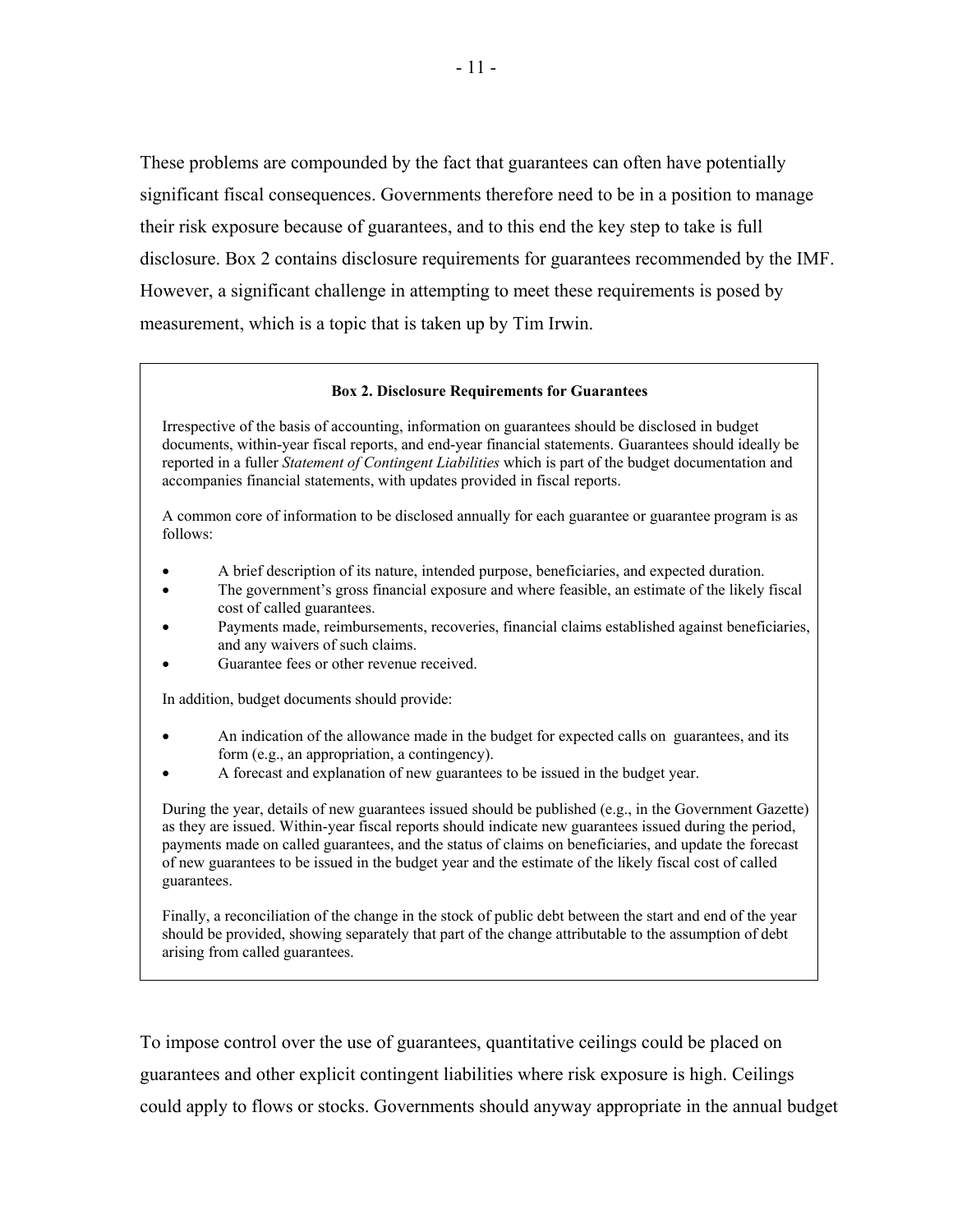the expected cost of guarantees in that year, even if this is only an approximate amount. Where valuation is possible, governments should also consider budgeting for the full cost of guarantees over their lifetime. This will subject guarantees fully to the rigors of budget discipline. Budgeting for guarantees requires a multiyear appropriation, possibly in connection with the use guarantee or contingent liability funds. However, budgeting does not require that funds should be earmarked to covering the cost of called guarantees. Earmarking may help to impose discipline on the budget process, it does so at the cost of flexibility. Charging guarantee fees may also contribute to the control of guarantees.

### **VIII. DEBT SUSTAINABILITY ANALYSIS**

Debt sustainability analysis is usually based on a fairly narrow concept of public debt. Often this is restricted to gross debt in the form of government securities and loans to government, , although sometimes the focus is on net debt, excluding government deposits, government securities held by social security funds and other government entities, and loans made by government. Yet judgments about debt sustainability are not independent of the government's nondebt obligations, and this is illustrated by PPPs.

PPPs give rise to obligations on the government to purchase services from a private operator and to honor calls on guarantees, and to other financial obligations. These known and potential future costs on the government can influence debt sustainability in much the same way as if the government had incurred debt to finance public investment and provide a service itself, in that more fiscal adjustment is needed to stay on a desired debt path. They should therefore be taken into account when undertaking debt sustainability analysis. There are two ways to do this.

• PPP obligations could be added to public debt. These obligations would comprise the present value of contractual service payments, calls on guarantees, and other known and contingent expenses, less known and contingent and receipts. Debt sustainability would then be judged by reference to public debt plus PPP obligations, and resort to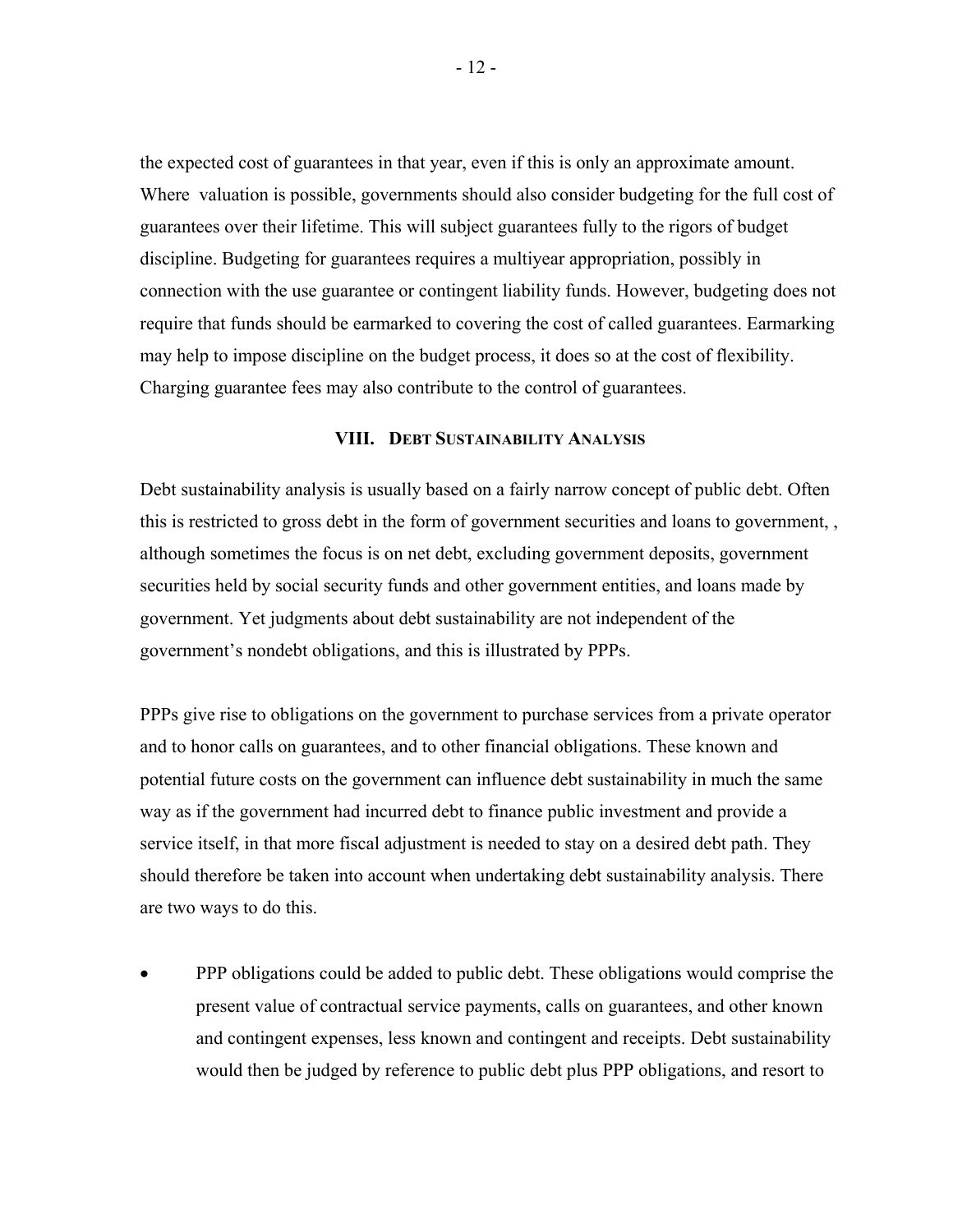PPPs when debt is unsustainable would require a larger primary surplus (or smaller primary deficit).

• An analytically equivalent approach is to count known and potential future PPP costs as future primary spending. In this case, debt sustainability is judged by reference to public debt alone, and resort to PPPs when debt is unsustainable would require additional fiscal measures to meet the original primary surplus/deficit target.

On balance, the latter is probably a better approach, in that it avoids the need to treat the present value of net future payments by the government under PPP contracts as a liability, which has little immediate prospect of being accepted by accountants or statisticians. However, the implementation of this approach does require that the disclosure requirements for PPPs and guarantees referred to above are met. If there are difficulties in valuing guarantees, the emphasis should instead be on scenario analysis to stress test debt projections with respect to different assumptions about calls on guarantees. In this case, the general presumption should be that, all other things being equal, judgments about debt sustainability are more cautious in countries that have provided extensive guarantees.

While there is inevitably a fair degree of imprecision in debt sustainability analysis in the presence of PPPs, it should be noted that taking into account present value of net future payments by the government under PPP contracts is likely to have an impact on policy advice only where debt sustainability is already a concern. Where this is the case, borrowing to finance traditional public investment would also be a concern, and it is more likely that governments will be tempted to use PPPs to circumvent fiscal targets. This being the case, a conservative approach is warranted. If debt sustainability analysis points to significant risks being entailed by a proposed PPP program, a ceiling could be placed on the overall size of the program. Such a ceiling could usefully be specified in relation to the capacity of the country to service future obligations under the PPP program, proxied by its future stream of revenue.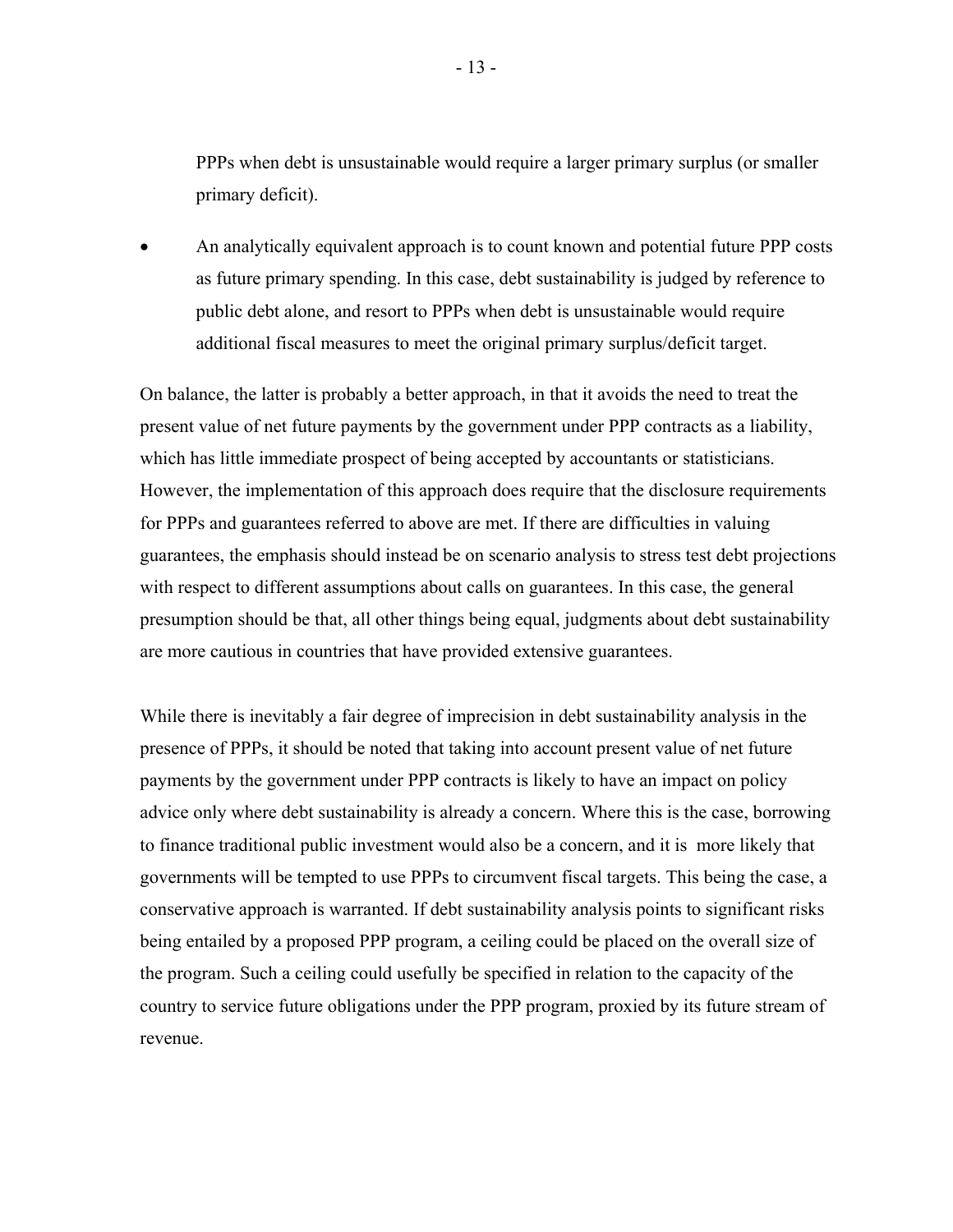### **REFERENCE**

Hemming, Richard and a Staff Team from the Fiscal Affairs Department, 2006, *Public-Private Partnerships, Government Guarantees, and Fiscal Risk*, International Monetary Fund (forthcoming).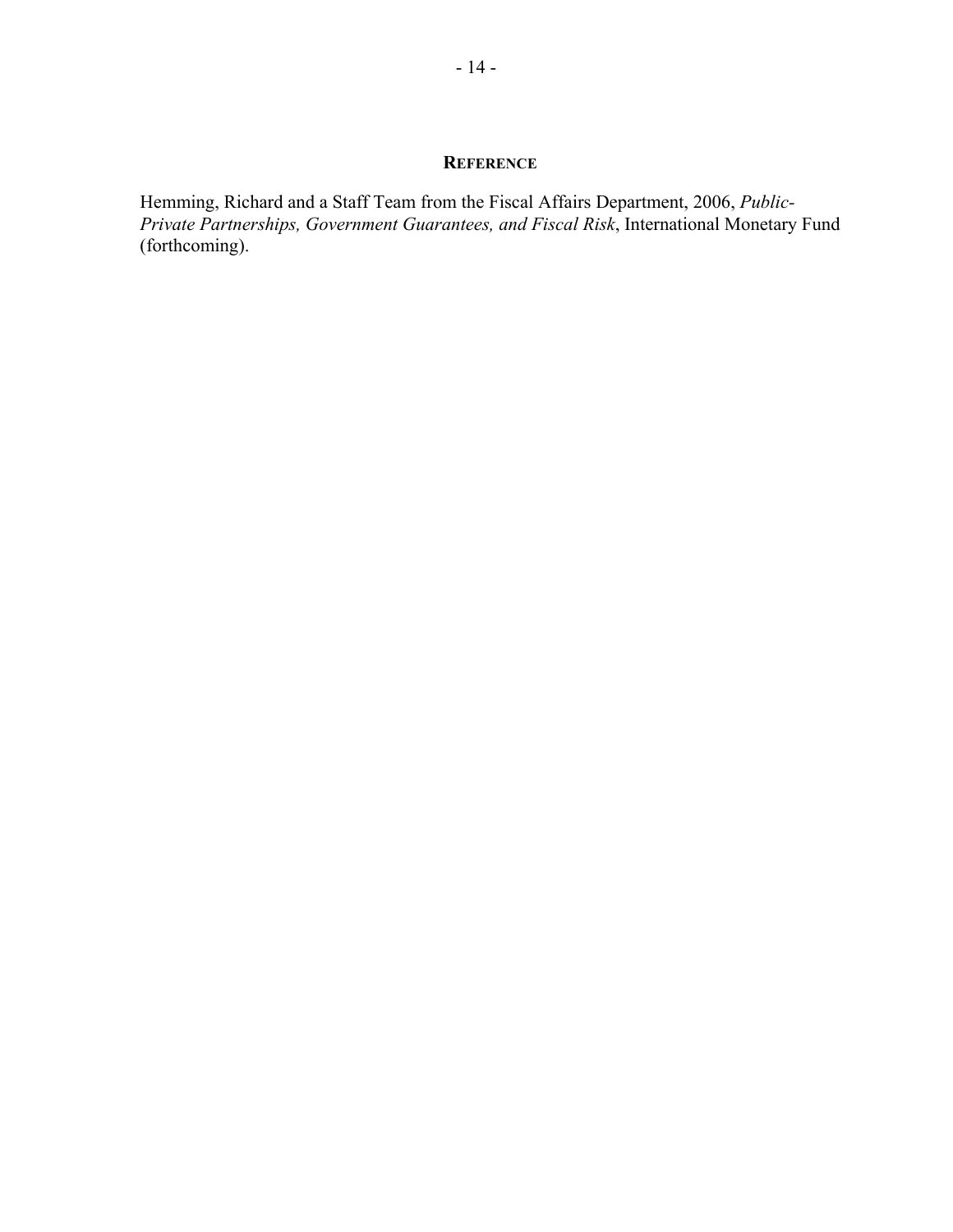

### Public-Private Partnerships

Presentation by Richard Hemming Fiscal Affairs Department International Monetary Fund

Joint Africa Institute Seminar on 'Realizing the Potential for Profitable Investment in Africa,' Tunis, February 28-March 1, 2006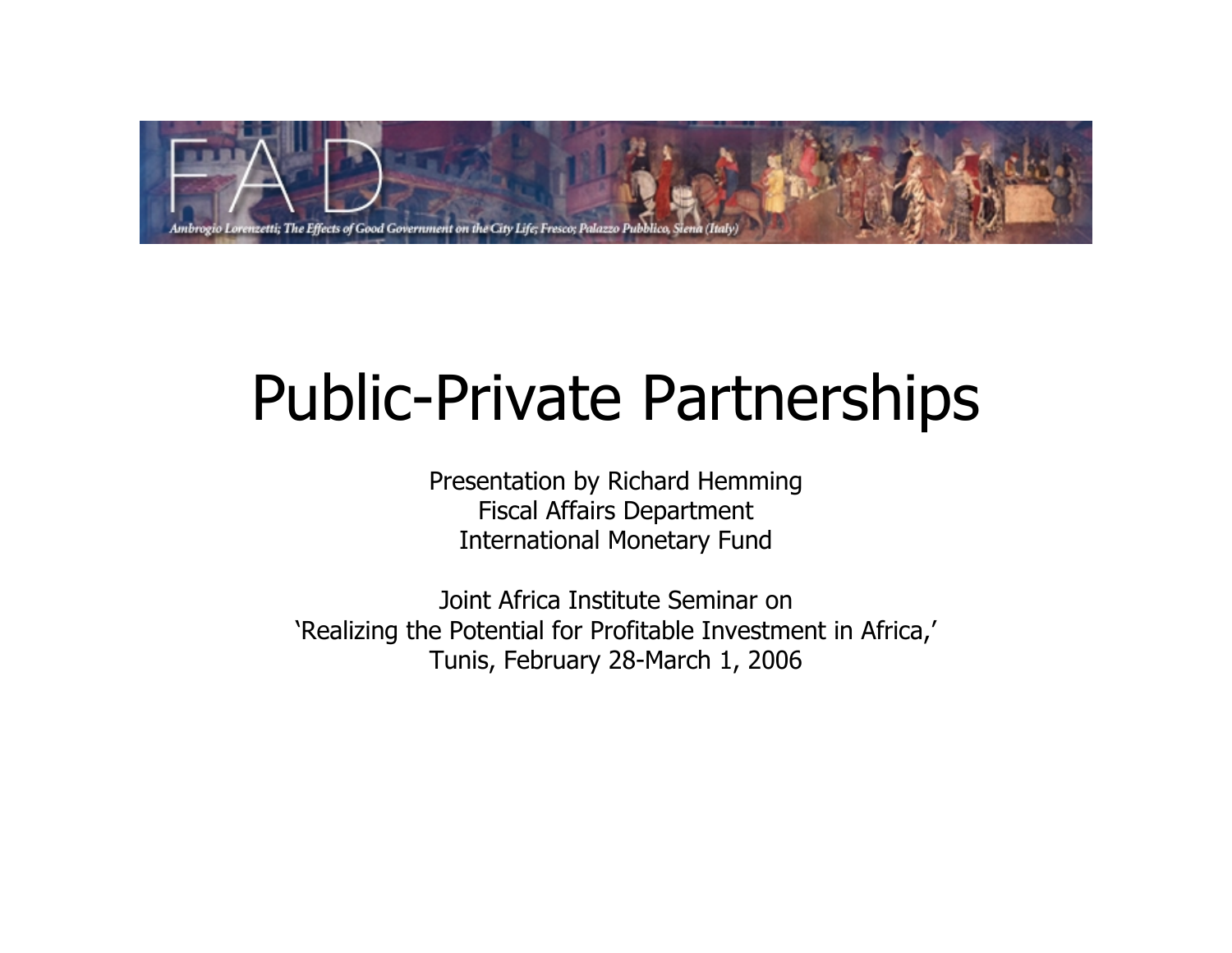### What are PPPs?



- Private sector involvement in building infrastructure assets and providing services derived from those assets.
- Emphasis is on economic and social infrastructure that has traditionally been provided by the government.
- PPP contracts stress long-term service delivery rather than asset creation; services can be provided to the government or directly to final consumers.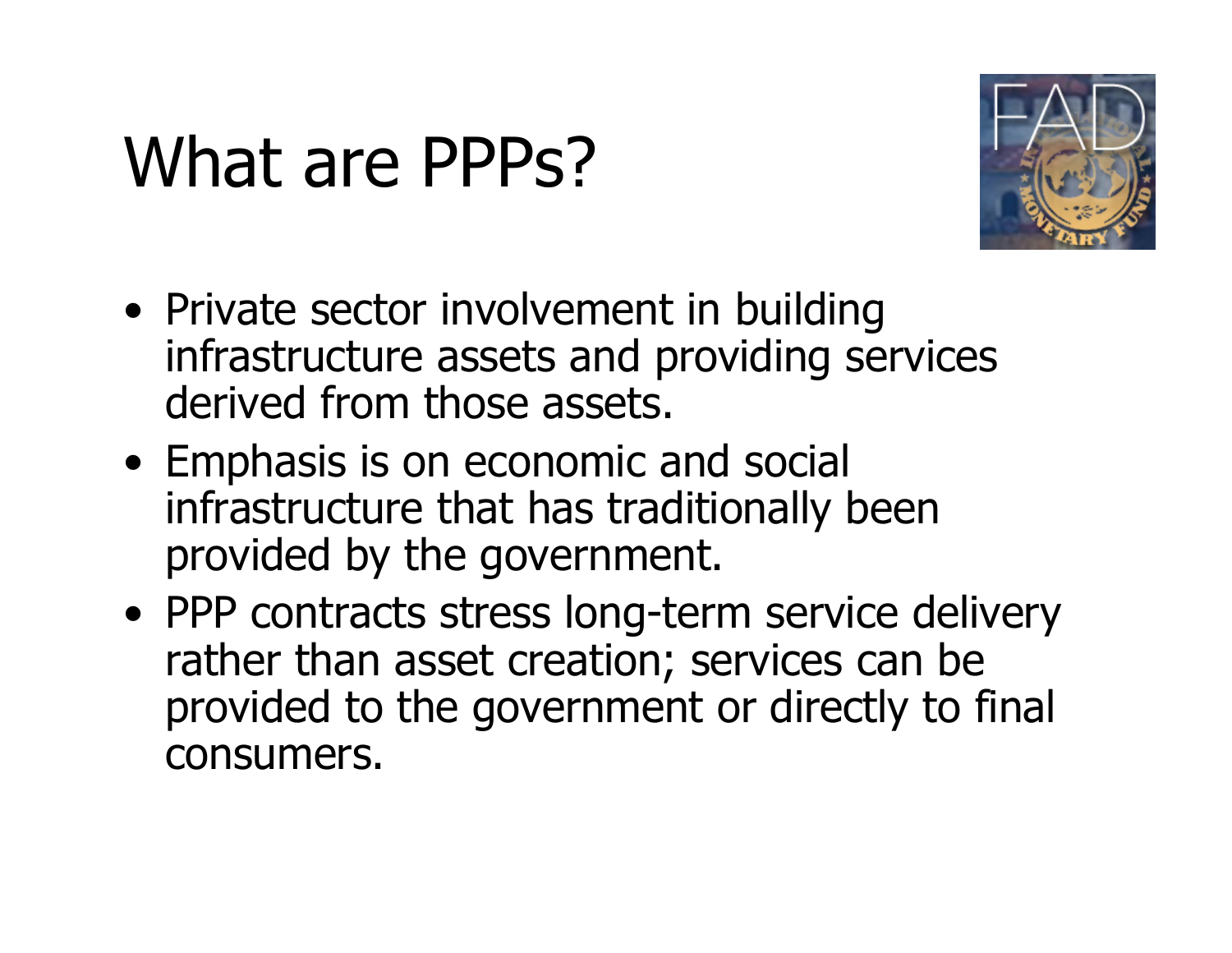# Why PPPs?



- Private sector management and innovation should lead to increased efficiency.
- Advantages of bundling asset creation and service provision.
- Risk is borne by whoever can manage it best.
- Increased scope for user charges.
- Private financing can support increased infrastructure investment without adding to government borrowing and public debt.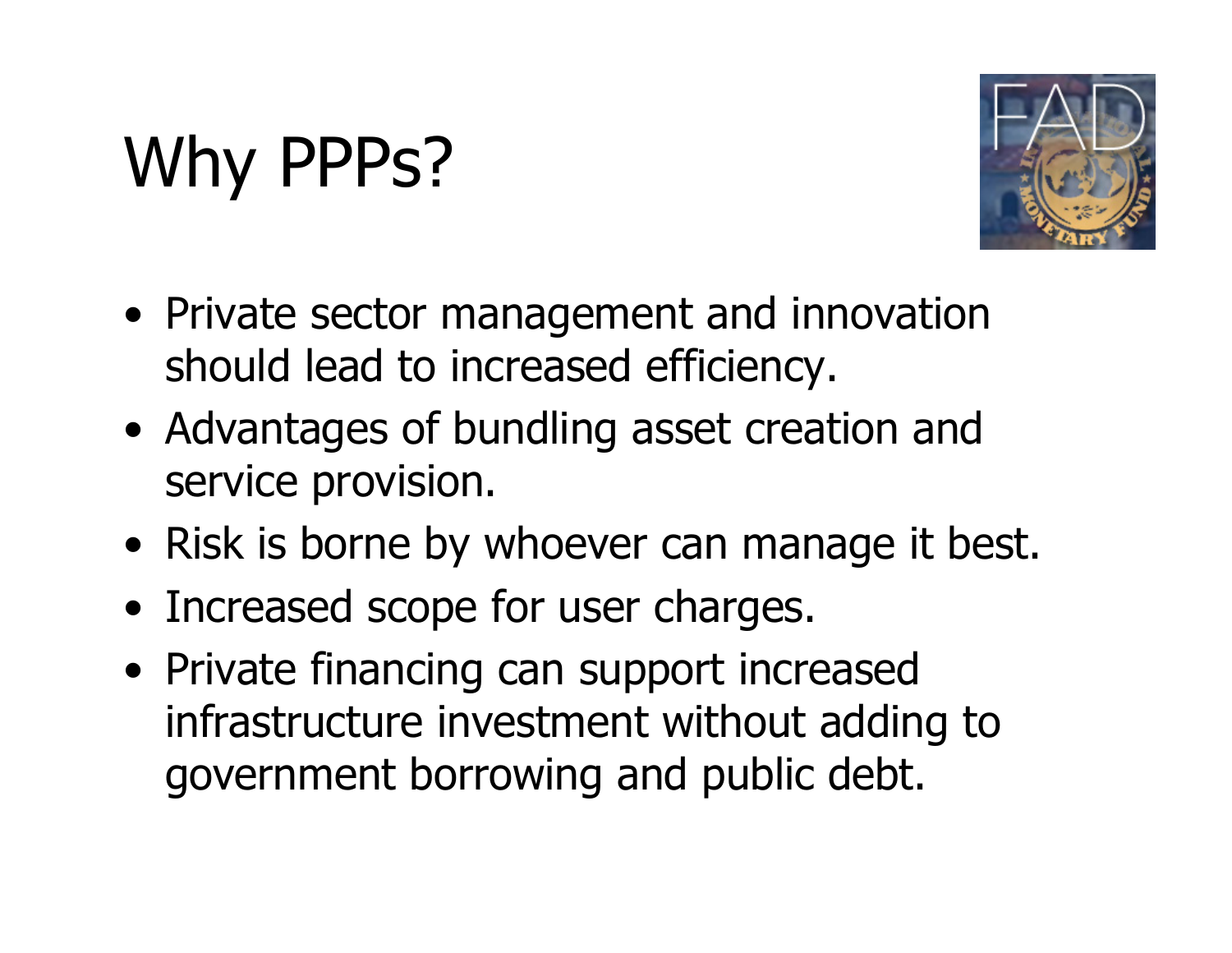# Characteristics of PPPs



- A design-build-finance-operate (DBFO) scheme is a classic PPP.
- A PPP with user charges is a concession.
- Private sector owns the PPP asset, but under a build-operate-transfer (BOT) scheme the asset is eventually transferred to the government.
- PPPs are often implemented by special purpose vehicles (SPVs).
- A distinction can be made between economic and social infrastructure.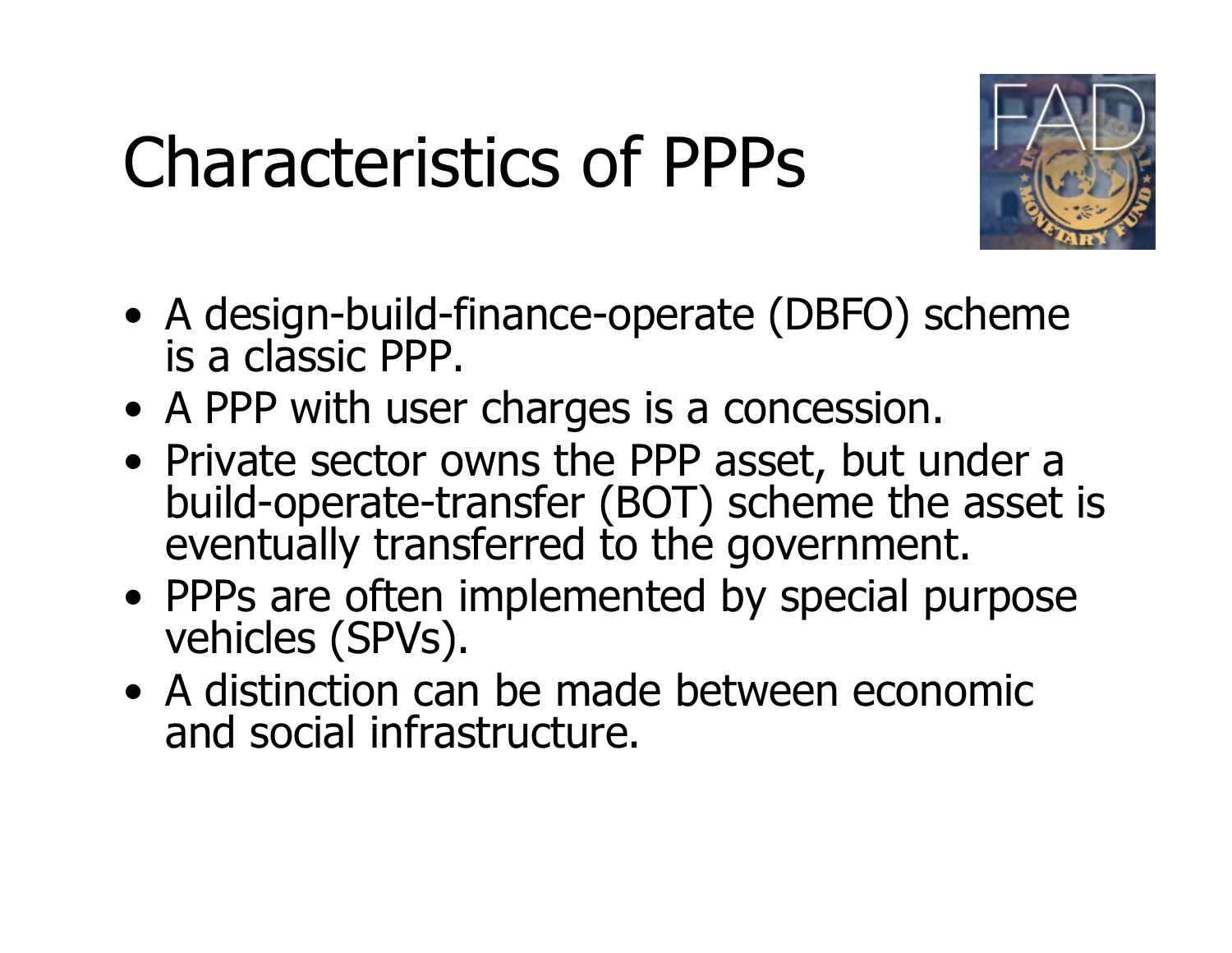# What is a successful PPP?



- Comparison should be with traditional public investment and government supply of services.
- A successful PPP delivers either higher-quality or lower-cost services than government (i.e., it offers better value for money).
- Efficiency gains have to be large enough to cover higher private sector borrowing costs.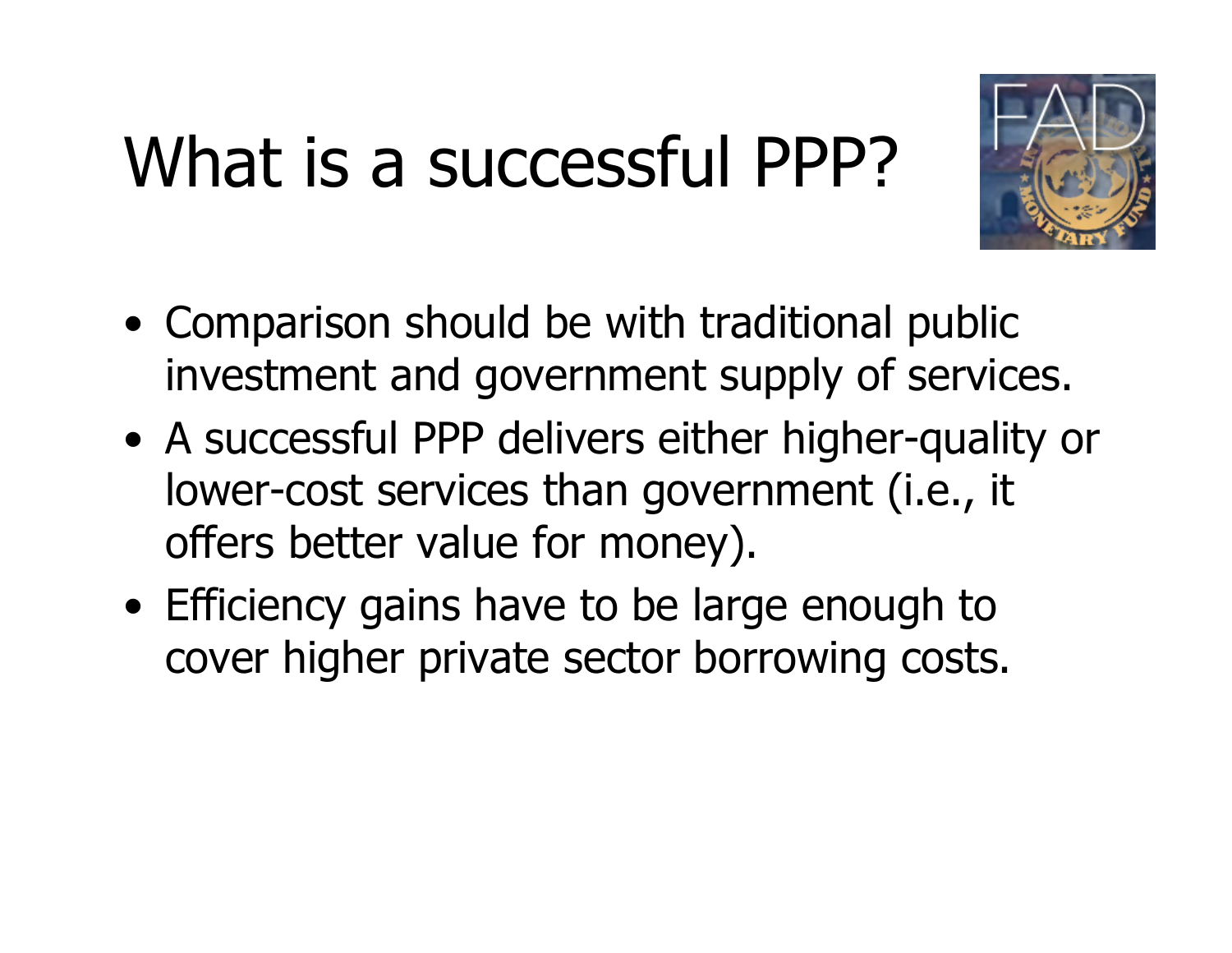# Requirements for **Success**



- Service quality should be contractible.
- $\bullet$ Competition or incentive-based regulation is needed.
- Risk transfer is essential.
- The institutional framework should be characterized by:
	- Political commitment and good governance.
	- A legal system that provides assurances to the private sector.
	- Appropriate expertise and practices in government.
		- Managing a PPP program
		- Project appraisal and selection
- PPPs should not be burdened with noncommercial objectives.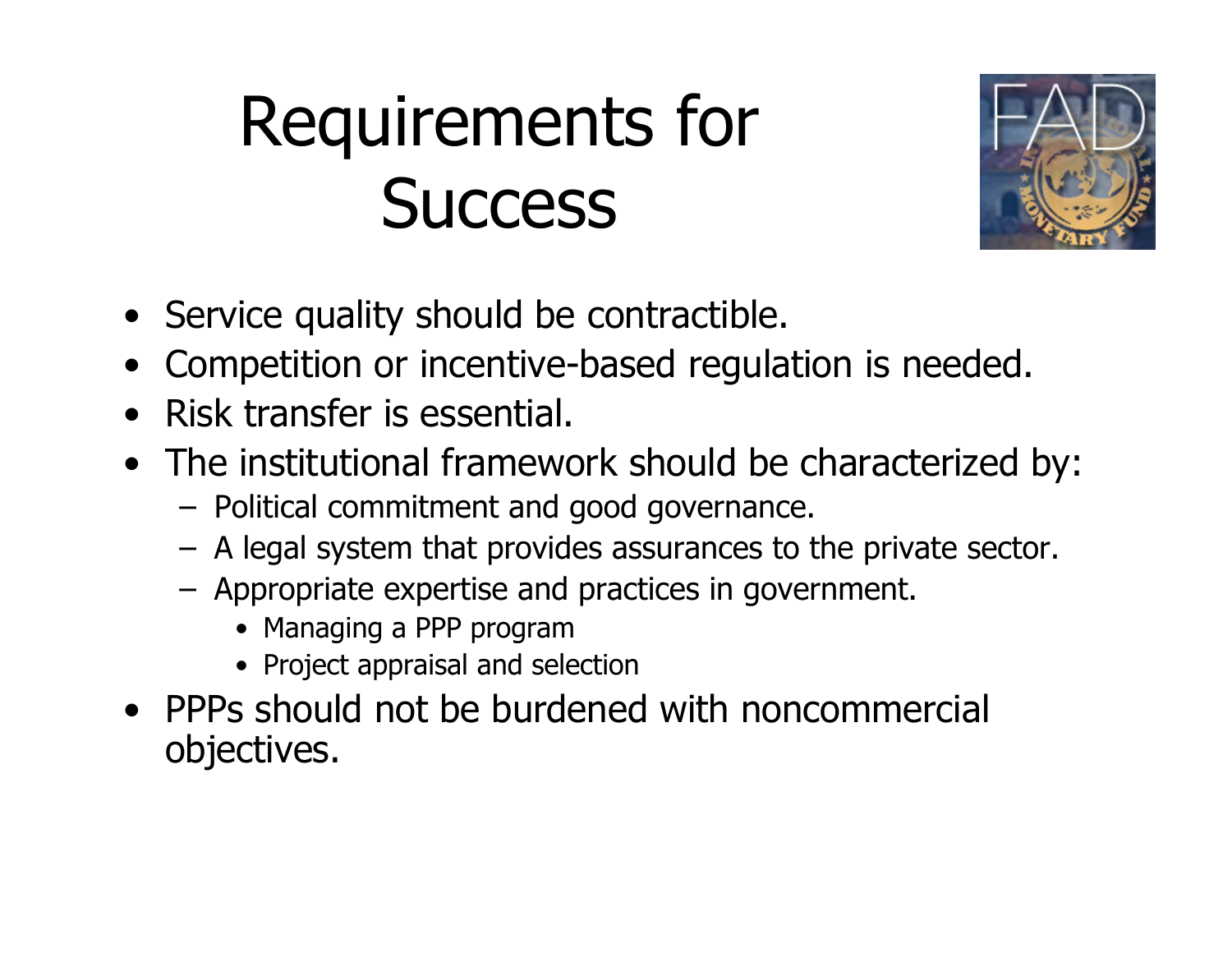# What are the concerns?



- PPPs are chosen over traditional public investment and government supply of services to move public investment off budget and debt off the government balance sheet.
- However, the government still bears considerable risk, and faces potentially large<br>fiscal costs.
- Proper accounting and reporting of the fiscal implications of PPPs is essential to prevent their misuse, and to make increased efficiency their main motivation.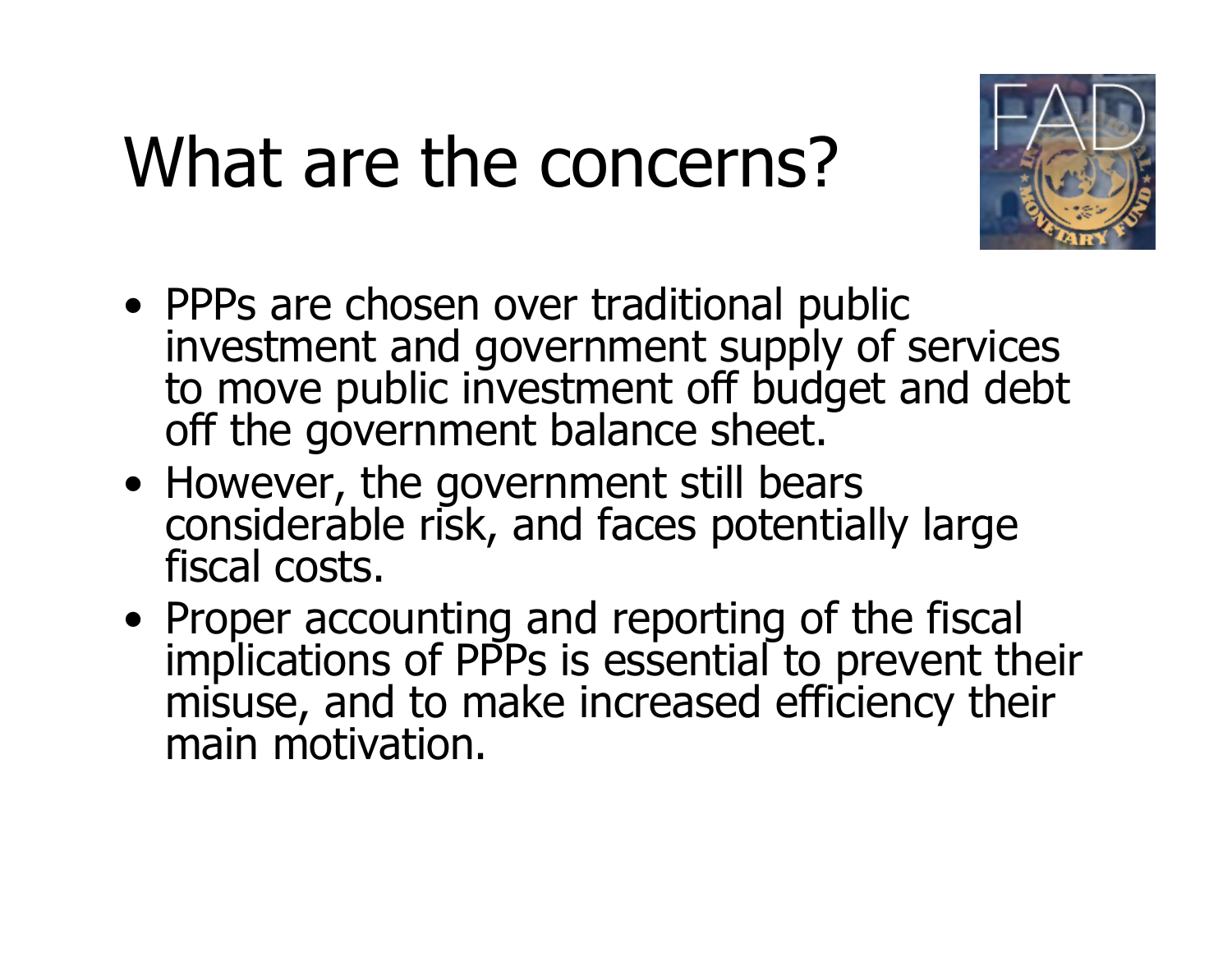# Accounting and Reporting



- Existing accounting and reporting standards cover cash payments by and to government, the transfer of PPP assets to government, and calling of guarantees.
- Under Eurostat rules , and in Australia and the United Kingdom, limited risk transfer results in: PPP assets being placed on the government balance sheet; PPP investment being treated as public investment; and PPP debt being treated as a government liability.
- Classifying PPP assets as government or private sector assets does not do justice to the fact that PPPs are designed to share risk.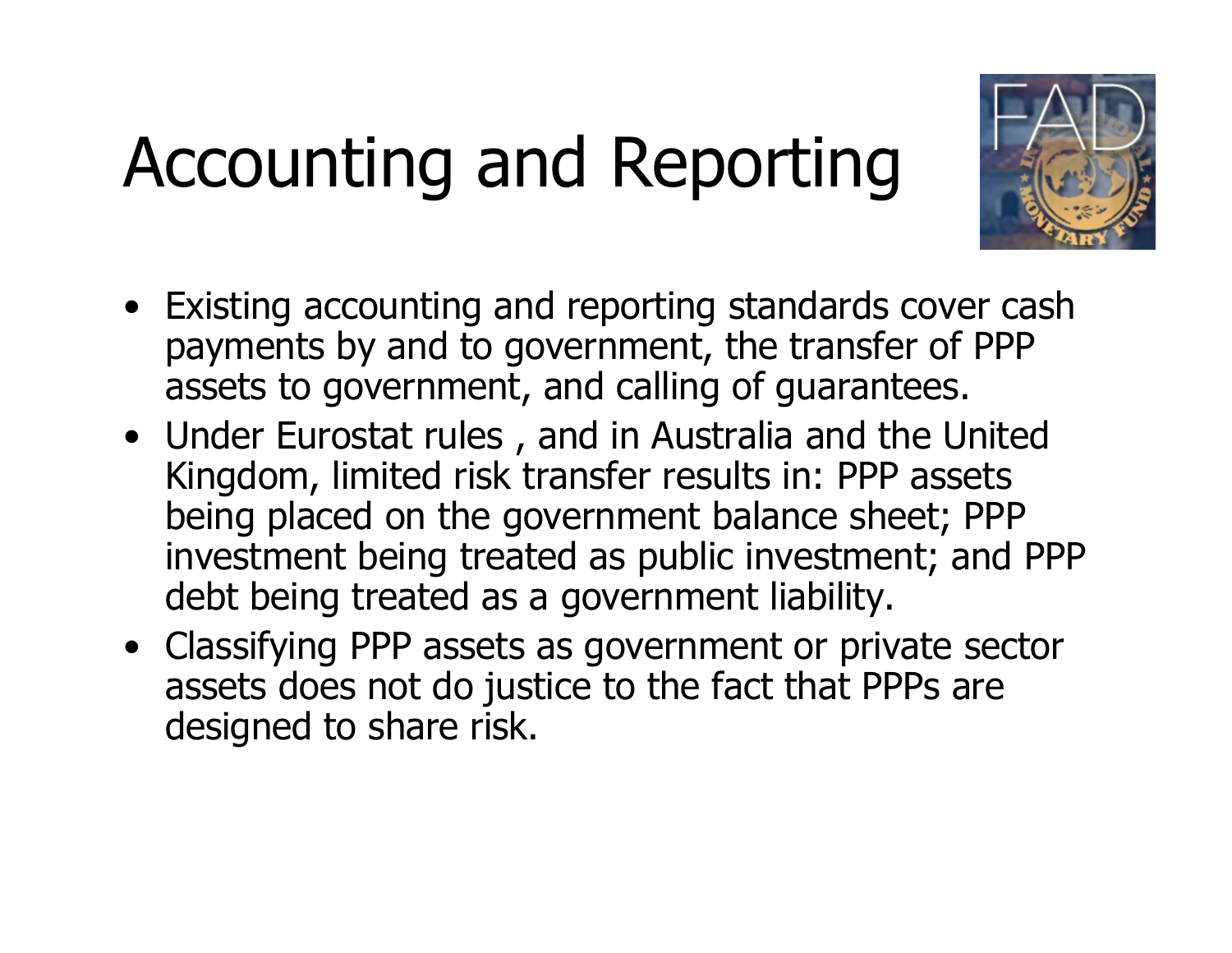# An Alternative Approach



- An alternative accounting and reporting approach would be to record PPP assets on private sector balance sheets, consistent with legal ownership.
- The fiscal costs and risks associated with PPPs would then be assessed, quantified, and disclosed.
- Transparency about PPPs and guarantees is key to managing fiscal costs and risks.
- The IMF has proposed some disclosure requirements for PPPs and guarantees.
- Assessing the quantitative implications of guarantees is difficult.